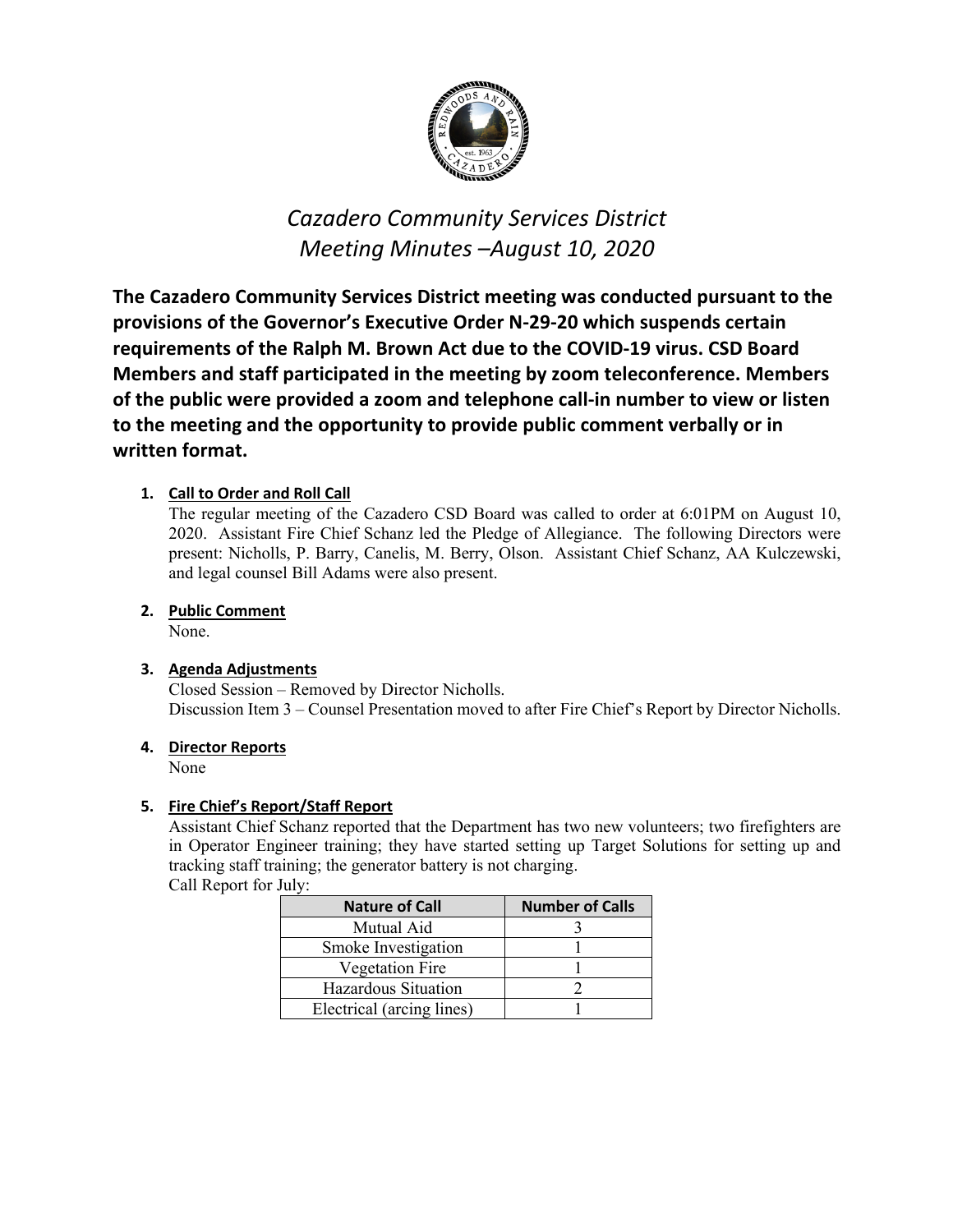#### 6. **Consent Calendar Items**

On a motion by Director M. Berry, Seconded by Director Olson, the Board moved to approve the Consent Calendar Items. VOTE: 4-0-1 by roll call:

| <b>Director</b> | Vote    |
|-----------------|---------|
| Nicholls        | Aye     |
| P. Barry        | Abstain |
| Canelis         | Aye     |
| M. Berry        | Aye     |
| Olson           | Aye     |

## **7. Action Items**

- **a. Station #1 Generator Replacement** Director Nicholls reported he is waiting on the County Supervisors for status on the grant and that the generator runs it just doesn't charge the battery. Item moved to September meeting.
- **b. Pole Mountain** Tabled until 2020-21 FY Budget created.
- **c. Polling Place for November 3 Election** After Board discussion, on a motion by Director P. Barry, Seconded by Director M. Berry, the Board moved to utilize Station 1 as a polling place. VOTE 5-0-0 by roll call:

| <b>Director</b> | Vote |
|-----------------|------|
| Nicholls        | Aye  |
| P. Barry        | Aye  |
| Canelis         | Aye  |
| M. Berry        | Aye  |
| Olson           | Aye  |

**d. Perimeter Lighting at Fire Stations –** After Board discussion, on a motion by Director P. Barry, Seconded by Director Olson, the Board moved to add perimeter lighting to Station 1 for security purposes. VOTE 5-0-0 by roll call:

| <b>Director</b> | Vote |
|-----------------|------|
| <b>Nicholls</b> | Aye  |
| P. Barry        | Aye  |
| Canelis         | Aye  |
| M. Berry        | Aye  |
| Olson           | Aye  |

**e. Creation of a Title for the Historical Exhibit** – After Board discussion, on a motion by Director P. Barry, Seconded by Director Olson, the Board moved to title the new park historical area the Cazadero History Learning Center. VOTE: 4-1-0 by roll call:

| <b>Director</b> | <b>Vote</b> |
|-----------------|-------------|
| Nicholls        | Aye         |
| P. Barry        | Aye         |
| Canelis         | Aye         |
| M. Berry        | Naye        |
| Olson           | Aye         |

**f. CSD Banking Relationship** – After Board discussion, on a motion by Director M. Berry, Seconded by Director P. Barry, the Board moved to transfer funds from Westamerica Bank to Community First Credit Union and to close the Westamerica account after outstanding items have cleared. VOTE 5-0-0 by roll call:

| <b>Director</b> | <b>Vote</b> |
|-----------------|-------------|
| Nicholls        | Aye         |
| P. Barry        | Aye         |
| Canelis         | Aye         |
| M. Berry        | Aye         |
| Olson           | Aye         |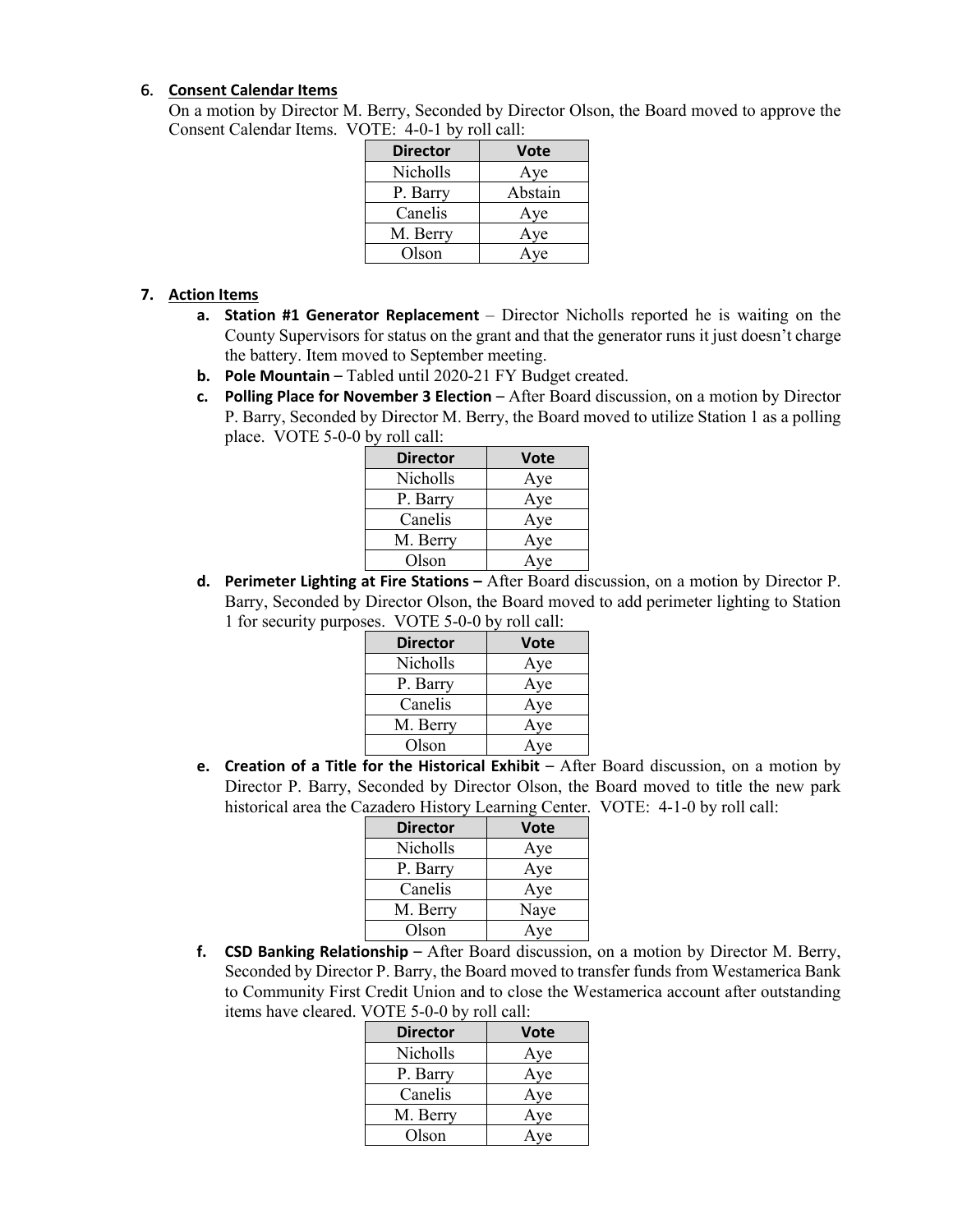**g. Transfer of Funds to Reserve** – After Board discussion, on a motion by Director M. Berry, Seconded by Director Olson, the Board moved to transfer \$200,000 to a new account with Sonoma County Pooled Investment Fund. VOTE 5-0-0 by roll call:

| <b>Director</b> | Vote |
|-----------------|------|
| Nicholls        | Aye  |
| P. Barry        | Aye  |
| Canelis         | Aye  |
| M. Berry        | Aye  |
| Olson           | Aye  |

**e. Approval of Preliminary Budget and Resolution** – After Board discussion, on a motion by Director Nicholls, Seconded by Director M. Berry, the Board resolved to approve the preliminary budget by Resolution 20/21-01 It was also decided that a special budget review meeting will be held before the next regular board meeting. VOTE: 4-0-1 by roll call:

| <b>Director</b> | Vote    |
|-----------------|---------|
| Nicholls        | Aye     |
| P. Barry        | Aye     |
| Canelis         | Aye     |
| M. Berry        | Aye     |
| Olson           | Abstain |

## **8. Discussion Items**

- a. **Cazadero Firefighters Association** Assistant Chief Schanz reported that the new officers went to WestAmerica Bank to be put on the Association's account.
- **b. Grant Opportunities** Director Nicholls referenced a letter to Representative Jared Huffman in Correspondence regarding special districts not qualifying for federal funding. Director P. Barry reported that State Parks has allocated funds to the District from a grant for park projects, but funds have not yet been distributed as the District must participate in a workshop and turn in an application; Director Olson will follow up and attend the workshop.
- **c. Counsel Presentation** Current legal counsel Bill Adams made a presentation to the Board.

## **9. Committee Reports**

- **a. Consolidation 2020 Ad Hoc –** Director P. Barry reported that the committee met to prepare for and then attended the LAFCO meeting; he also reported that LAFCO said they heard their concerns loud and clear.
- **b. Park 2020 Ad Hoc –** Director P. Barry reported that the Monte Rio school playground equipment and ground underneath were "redone" by a playground equipment company, he will look into it for our future playground area.

Director Nicholls mentioned that Guerneville school redid theirs by grants, which the District can look into. He also reported that the District insurance company said our equipment is old and needs replacing, and they can help with vendors. Director Canelis reported he will prep for the concrete slab when he has the equipment and that he hasn't heard from Summit Engineering on their progress.

### **10. Correspondence**

Correspondence referenced in the Board packet were reviewed.

Members of the Board expressed their concern of having the Grand Fondo event on a holiday weekend due to concerns of a possible strain on emergency services. They also commented on event organizers meeting with first responders prior to any event and making a donation to the Cazadero Volunteer Fire Department; and supporting neighboring districts by opposing the event on a holiday weekend.